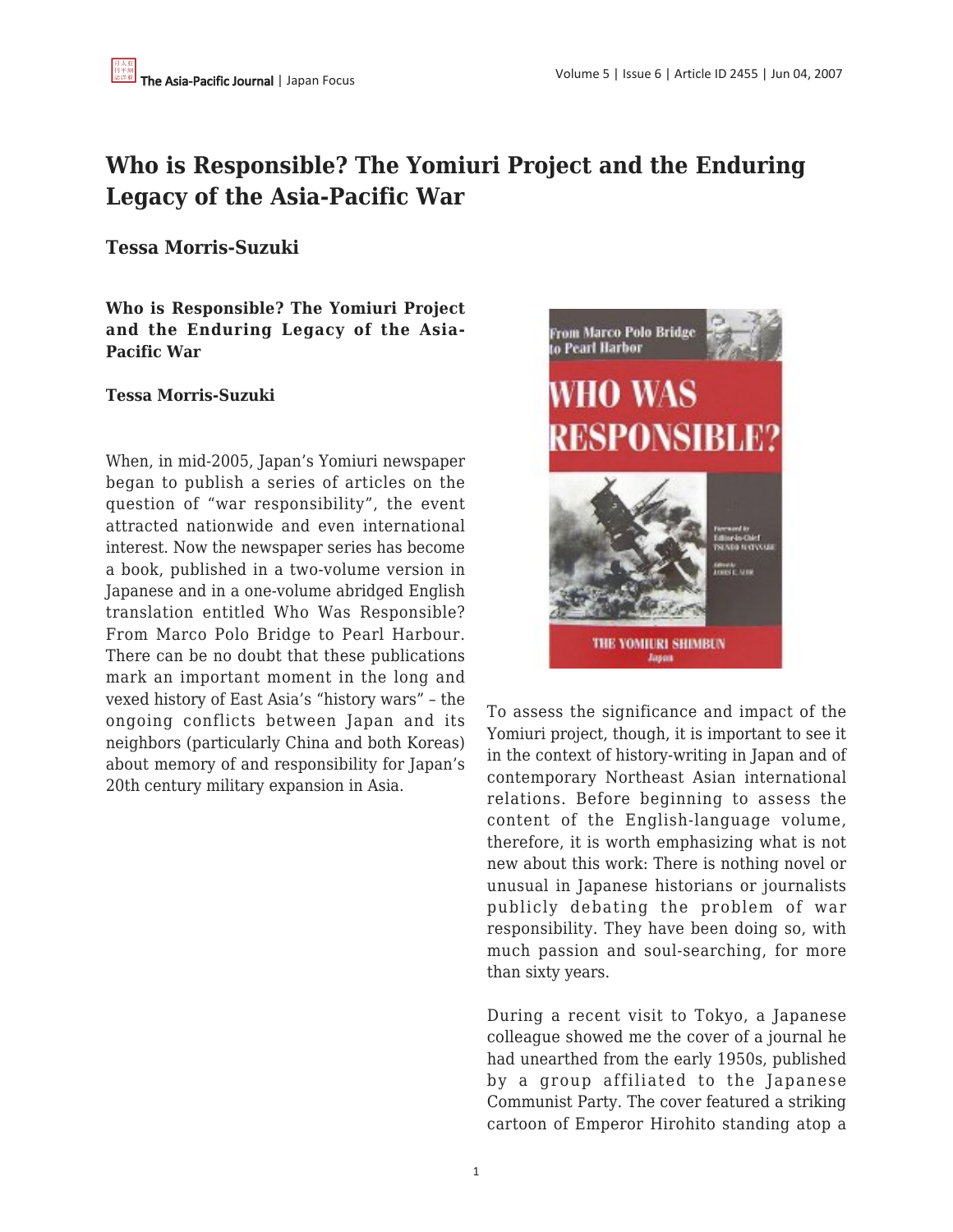

mountain of skulls. Such graphic imagery is certainly highly risqué in the Japanese political context, where a miasma of taboo still surrounds critical comment on the person of the Emperor, and it is almost impossible to imagine any major journal agreeing to publish such an image. But its presence on the cover of this long-forgotten small-circulation magazine provides a stark reminder of the fact that questions of war responsibility, including those of the responsibility of Emperor Hirohito himself, have been ongoing topics of heated discussion in Japan. Indeed for historians of twentieth century Japan, a key task has been the search for an understanding of the processes that led to the "Manchurian Incident", the war in China, Pearl Harbour, Hiroshima and Japan's disastrous defeat in war.

One of the most influential early attempts to address this conundrum was the best-selling paperback Showashi ["A History of Showa" – Showa being the reign of the Emperor Hirohito], which was published in 1955, sold more than 100,000 copies in the six weeks following its publication, and generated a prolonged public controversy now remembered in Japan as the "Showashi Debate". Written by the eminent Marxian historians Toyama Shigeki, Imai Seiichi and Fujiwara Akira, Showashi's approach was very different from that of the current Yomiuri volume. It sought, not so much to judge personal war guilt, as to define the underlying social and economic forces that led to war. [1]

The popular success of Showashi is a reminder of the powerful influence which Marxism exerted on postwar Japanese intellectual (though not political) life. However, searching criticisms of war responsibility were of course not confined to Marxists. Critical liberal intellectuals such as Maruyama Masao made profound contributions to the debate – Maruyama's work focusing particularly on the aspects of Japanese social structure and patterns of thought which had created fertile ground for the rise of militarism. [2] In the 1950s and 1960s, war responsibility was debated not only in such academic works, but also in massively popular novels and films such as Gomikawa Jumpei's Ningen no Joken [The Human Condition], which appeared in novel, movie and manga form, and included graphic representations of acts of brutality committed by members of the Japanese armed forces in China. [3]



Ningen no Joken [The Human Condition]

Such criticism was only feebly echoed, however, at the political level, where Japan's postwar political leaders tended as far as possible to avoid the entire subject of war memory and responsibility, making apologetic comments only when pushed, and even then in guarded and ambiguous language which almost inevitably failed to satisfy those to whom the apologies were addressed. A symbolically significant and politically decisive moment in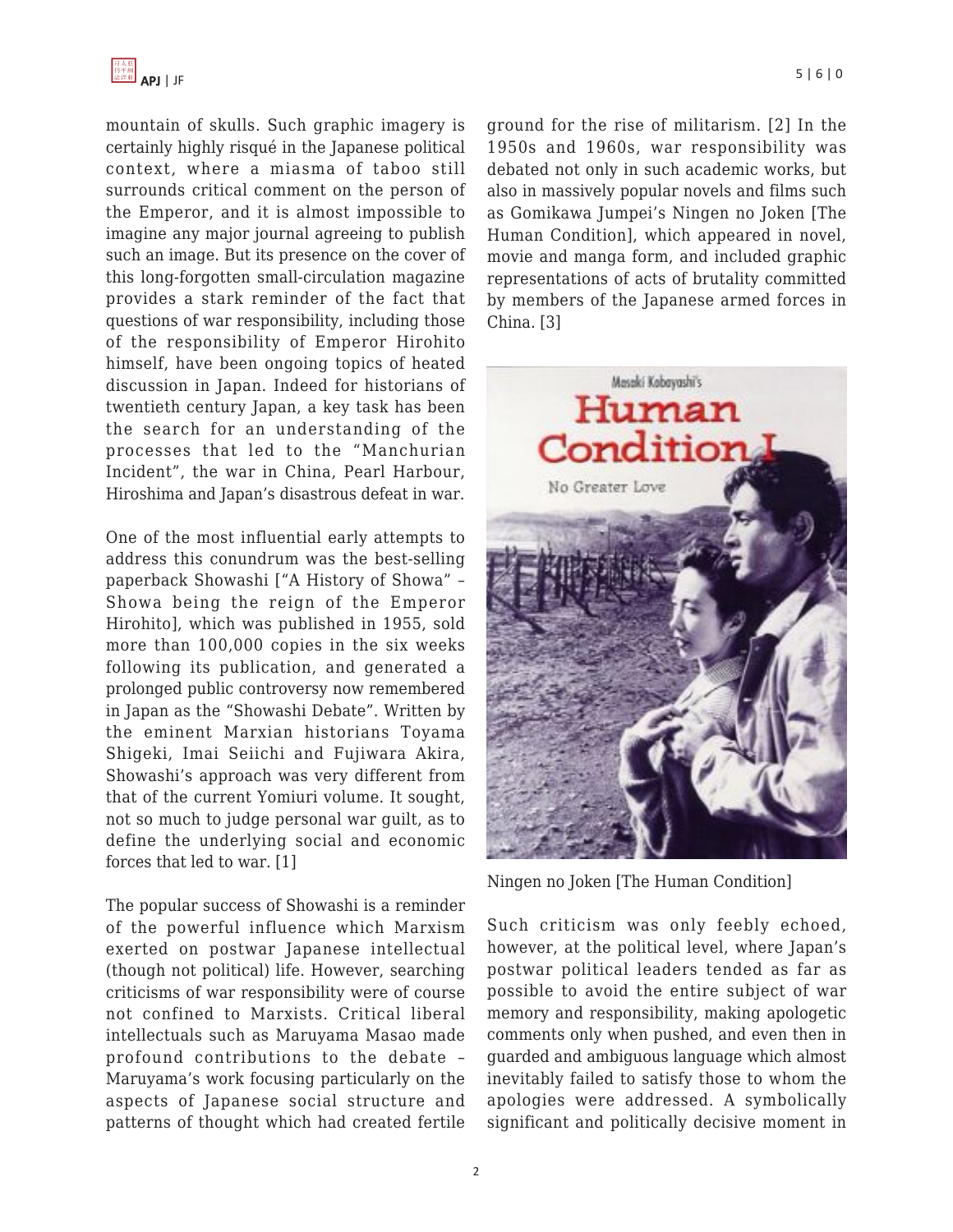this history of evasiveness came in the late 1950s, when the Japanese government addressed the task of paying compensation to the Southeast Asian nations it had occupied during the Pacific War. With strong support from the United States, Japan reached a series of bilateral reparations agreements which involved government-to-government transfers of money for large-scale development and infrastructure projects. Many of these projects were carried out by Japanese companies which thus acquired the opportunity to re-establish an investment presence in the region. [4] No personal payments were made to the individual victims of the occupation.

Similarly, when relations were later established with South Korea and the People's Republic of China, development aid was used as a "substitute" for personal compensation. This process has had ongoing consequences. On the one hand, it has created a lingering sense of injustice on the part of many Asian victims of the war; on the other, it has left many people in Japan with the belief that their country has already paid its dues, and therefore that continuing demands from Asian critics that Japan "face its responsibilities" for wartime aggression are unreasonable.

An opportunity to resolve this unhappy legacy of history seemed to appear in the mid-1990s, as the fiftieth anniversary of the end of the Asia-Pacific War approached. At that time, the Liberal Democratic Party, which had long held power in Japan (and is again in government today), was in a state of some disarray, and the political situation was unusually fluid. In 1993 indeed, Prime Minister Hosokawa made what many see as the most full and explicit apology by a Japanese leader, expressing his belief that:

> it is important at this juncture that we state clearly before all the world our remorse at our past history and our renewed determination to do better. I would

thus like to take this opportunity to express anew our profound remorse and apologies for the fact that past Japanese actions, including aggression and colonial rule, caused unbearable suffering and sorrow for so many people and to state that we will demonstrate our new determination by contributing more than ever to world peace. [5]

This, however, was not followed up by substantial practical measures by the Japanese government. The most significant step taken to mark the occasion by the coalition Murayama government (in power at the time of the anniversary of defeat) was the establishment of a relatively modest fund for international research on the war and related issues: an act which was seen by many as a characteristically timid and inadequate approach to the profound problem of war responsibility.

In fact, if the mid-1990s marked a turning point, it proved to be a turn in the opposite direction: away from efforts to acknowledge war responsibility and towards a nationalistic reassertion of pride in Japan's past (including significant aspects of its wartime past). The years immediately following the fiftieth anniversary witnessed an upsurge of revisionist writings by scholars and journalists seeking to justify Japan's prewar expansion and wartime policies. Most notable, perhaps, was the creation in 1996 of the Society for History Textbook Reform [Atarashii Rekishi Kyokasho o Tsukuru Kai] which sought to promote a nationalistic approach to history teaching, and developed history texts that minimized criticism of Japan's colonialism and wartime activities. [6] Of course, the revisionists did not have things all their own way. A number of Japanese public figures, ranging from philosopher Takahashi Tetsuya to Miki Mutsuko (widow of former Liberal Democratic Party Prime Minister Miki Takeo) have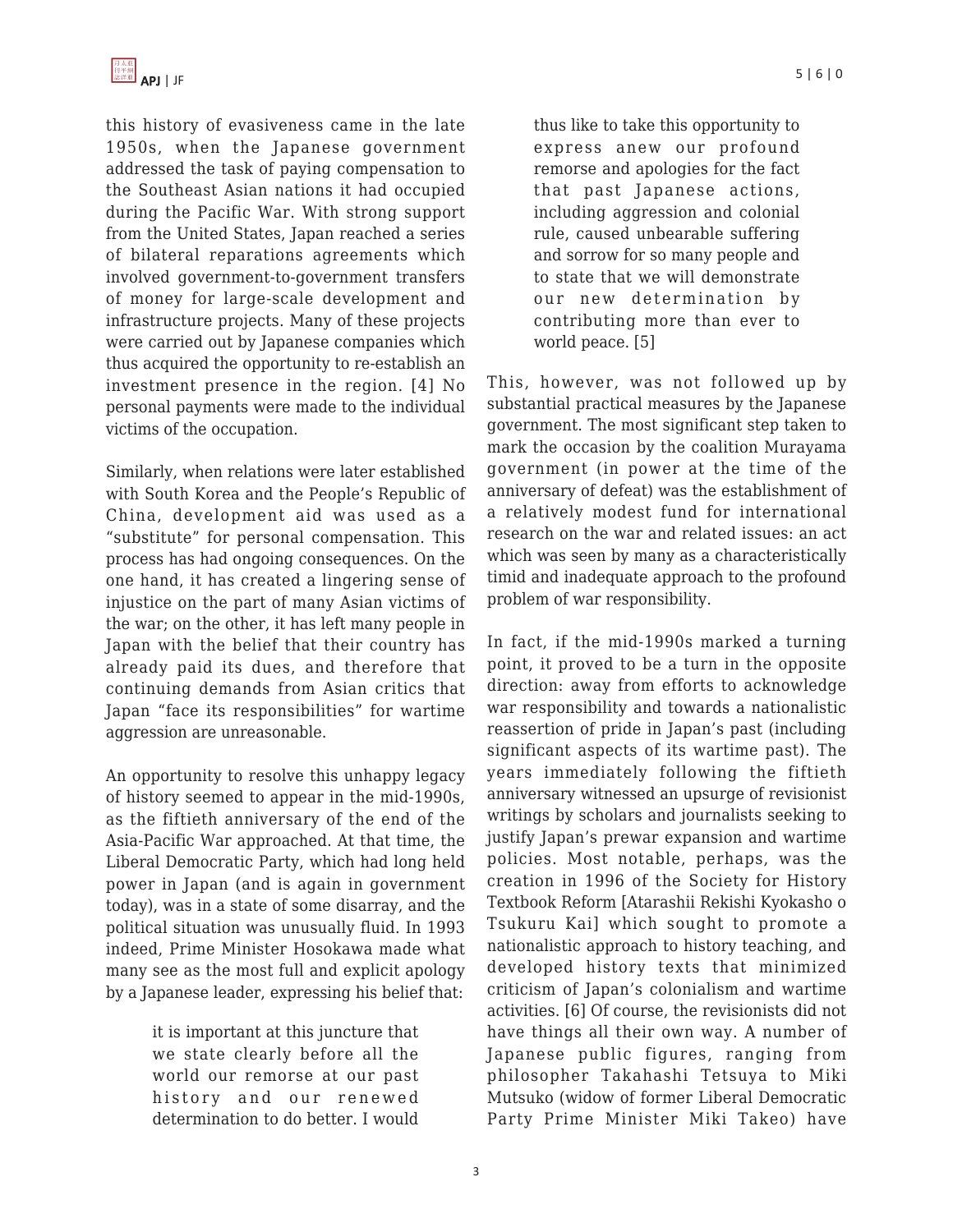continued to write and speak eloquently of the need for Japanese society and government to confront the unresolved problem of war responsibility. [7] Meanwhile, an expanding number of collaborative history projects by scholars in Japan, China and Korea was have also been seeking paths to common understandings of the past. [8]

The growing visibility of the revisionists, and the rising tide of nationalist sentiment in Japan, however, brought a chorus of criticism from Japan's neighbours, particularly China and South Korea. Though the underlying causes of regional tensions are complex, and include economic rivalry and domestic political problems, the most visible trigger for friction has been the question of historical responsibility. Thus, when large groups of Chinese demonstrators attacked Japaneseowned businesses and offices in April 2005, the overt cause of the conflict was the Japanese Ministry of Education's decision to approve a new edition of the Society for History Textbook Reform's nationalistic textbook for use in schools. Throughout 2006 a major source of regional tension was Prime Minister Koizumi Junichiro's insistence on making public visits to the Yasukuni Shrine, the Shinto shrine to "those who fell in war" (that is, to members of the military killed in action), in which executed war criminals are among those whose spirits are revered.



Tsukurukai's New HistoryTextbook

## II

The Yomiuri project, then, is in a sense just part of a long history of contests within Japan surrounding the memory of war. What is unusual about the project, however, is that it is a re-examination of the problem of war responsibility initiated by a newspaper generally considered to be "right-of-centre", and therefore expected to support a more nationalistic approach to the past. The project can indeed be seen as one symptom of an interesting re-alignment in Japanese political and intellectual life, in which some aspects of the traditional distinction between "right" and "left" are being destabilized.

Conventionally, it has been the "right" which was expected to push the cause of nationalism, and "left" which was expected to espouse an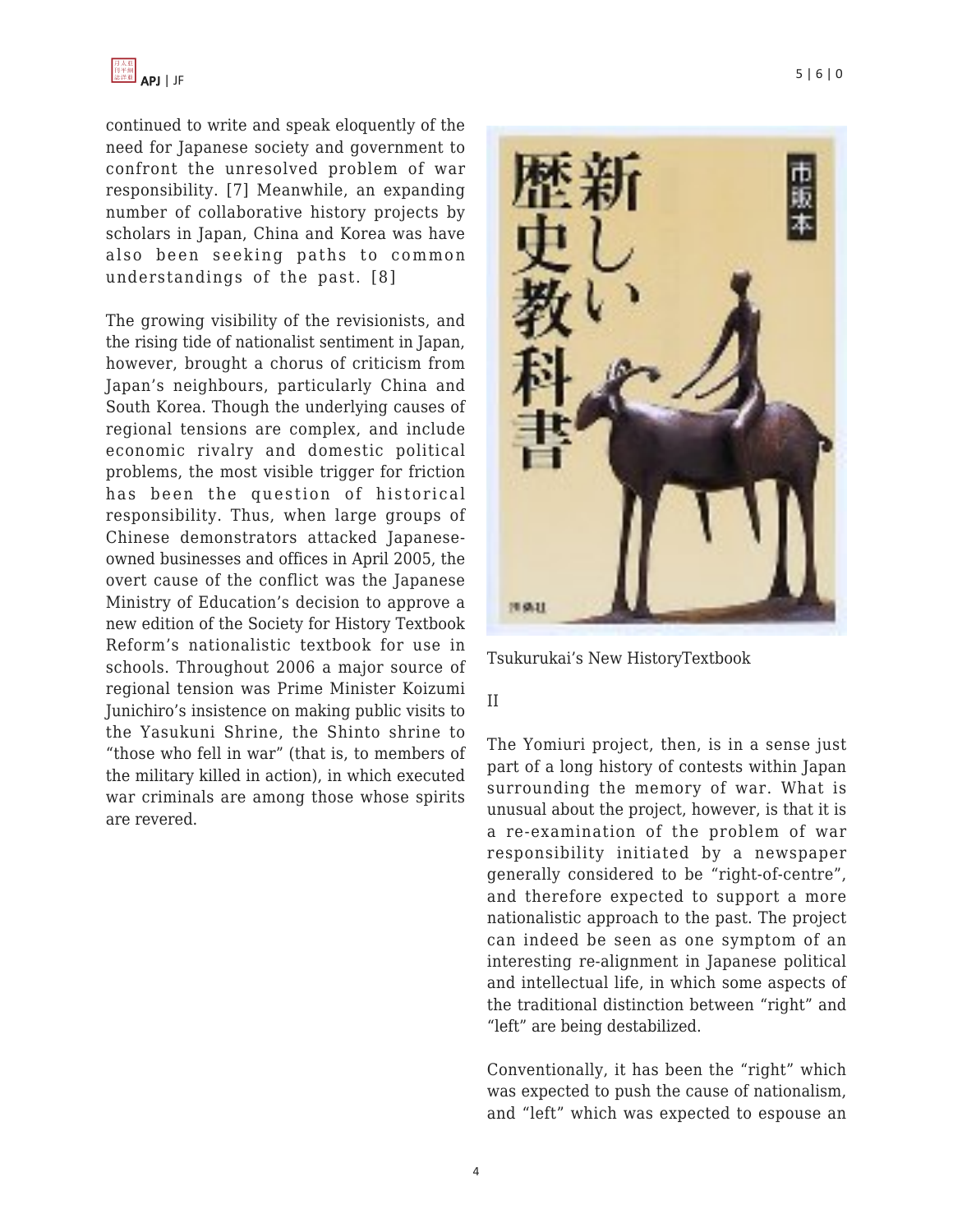internationalist attitude of remorse for past aggression against Japan's Asian neighbours. But the regional tensions intensified by Koizumi's visits to the Yasukuni Shrine and by nationalistic statements from some ruling-party politicians alarmed some people (including significant sections of Japan's business community and more liberal members of the ruling Liberal Democratic Party itself) whose general political stance is very far from being "left-wing".

Among those people was Watanabe Tsuneo, the 80-year-old Editor-in-Chief of the Yomiuri Newspaper. As Watanabe makes clear in his Foreword to From Marco Polo Bridge to Pearl Harbor, his perspective on contemporary Japanese nationalism is influenced by his painful personal memories of having been a wartime conscript soldier. He expresses deep discomfort at the prospect of a Japan where memories of war are rapidly fading, while events like Koizumi's visits to the Yasukuni Shrine offer an implicit indulgence to the convicted war criminals who are enshrined there alongside other fallen soldiers. "If things are left as they are," writes Watanabe, "a skewed perception of history – without knowledge of the horrors of the war – will be handed down to future generations." (p. 8) A key problem emphasized in Watanabe's Foreword is the fact that the Tokyo War Crimes Trials were conducted by the postwar Allied occupation authorities, and that the Japanese judicial system never attempted its own prosecutions of war criminals. As a result, it has been all too easy for Japanese people to dismiss the Tokyo Trial verdicts as a hollow form of "victors' justice", without attempting to offer their own alternative assessment of war guilt. Although Watanabe is quick to emphasize that the Yomiuri project is an autonomous initiative and "not due to pressure from China and/or South Korea", he also emphasizes that a sincere effort by Japanese people to reconsider the problem of war responsibility is indispensable if Japan is to "forge friendship and peace with its neighbors in the future". (p. 9)

It was against the background of such concerns that the newspaper established the Yomiuri Shimbun War Responsibility Reexamination Committee, which was entrusted with the task of revisiting the events of the war and making their own re-assessment of the judgments of the Tokyo Trials. Though the members of the Committee were all Yomiuri journalists, they consulted with a number of historians, whose opinions they drew on in reaching their own conclusions on war responsibility. The project was launched at the time of the sixtieth anniversary of Japan's defeat in war, and was one of a number of retrospective studies produced by Japanese media to mark the occasion. (Other large-scale projects timed to coincide with the sixtieth anniversary included the eight volume series Ajia Taiheiyo Senso [The Asia-Pacific War], produced by the publishing house Iwanami Shoten. [9])

The results of the Yomiuri team's labors were two series of articles: the first serialized in the Yomiuri newspaper from August 2005 to March 2006, and republished in Volume 1 of the project's Japanese language book, which is entitled Kensho – Senso Sekinin [Examining War Responsibility]; the second serialized from March to August 2006, and republished in Volume 2. [10] It is the second of the two volumes which (with some editing) provides the basis of the English translation. The English version also includes a collection of contemporary documents, not included in the Japanese original.

The decision to translate only Volume 2 seems to me to have been a regrettable one, since it leaves English-language readers with a slightly misleading impression of the nature of the project. In the Japanese version, the first volume is thematic, presenting a series of discussions of issues such as the economic background to the war, the issue of political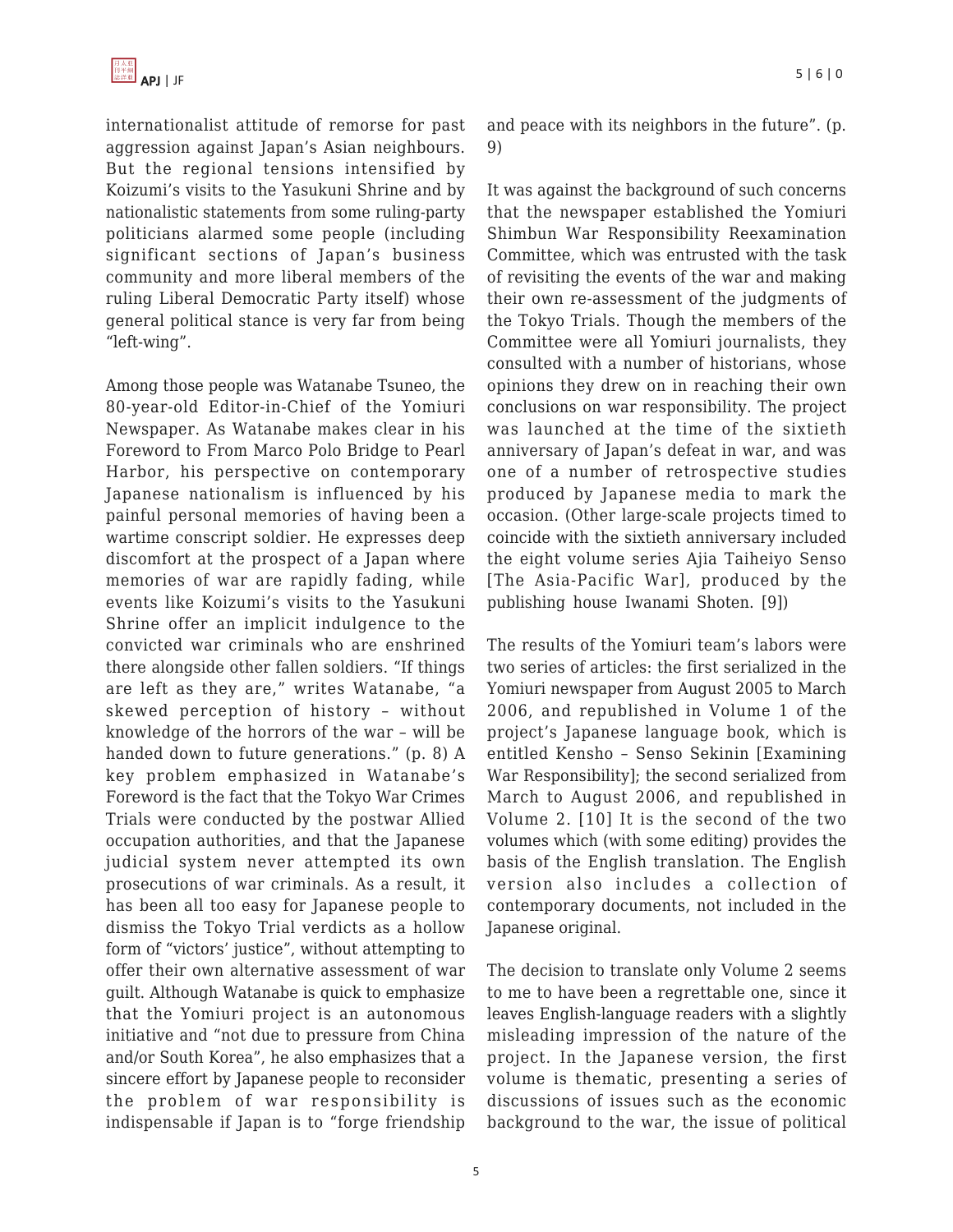terrorism, the role of the media, and the nature of war responsibility itself. The volume also contains interviews with two foreign scholars – American China scholar Mark Selden and the Chinese historian Liu Jie (currently based at Tokyo's Waseda University) – and a panel table discussion between a group of Japanese public figures including writers and politicians.

By contrast, the second volume is essentially a chronological account of the war from the "Manchurian Incident" of 1931 to Japan's defeat and occupation, in which the main emphasis is on a re-evaluation of the judgments of personal war responsibility made at the Tokyo War Crimes Trials. The penultimate chapter offers a "re-trial", in which the Yomiuri team presents its own list of those most responsible for the disasters and sufferings of the War. Unsurprisingly, they concur with the original Allied decision not to prosecute Emperor Hirohito, emphasizing the image of Hirohito as an essentially peace-loving man who "stayed within the framework for a constitutional head of state". (p. 260) They also agree with the Tokyo Trial judgment of wartime Prime Minister Tojo Hideki as holding major responsibility for launching aggression and maintaining even when defeat was inevitable. (pp. 245-249)

On the other hand, they differ from the Tokyo Trials in emphasizing the war responsibility of Konoe Fumimaro, Prime Minister from 1937-1939 and from 1940-1941, who committed suicide before he could be brought to trial, and in highlighting the roles of several others (including Kwantung Army officer Ishihara Kanji) who were never brought to trial. At the same time, the Yomiuri project also highlights the fact that blame for the wrongs of the war does not lie with Japan alone. The US is criticized for its firebombing of Japanese cities and its decision to drop atomic bombs on Hiroshima and Nagasaki, while the Soviet Union is criticized for unilaterally revoking its neutrality pact and declaring war on Japan in early August 1945. (pp. 263-264). Interestingly enough, James Auer, the American editor of the From Marco Polo Bridge to Pearl Harbor, distances himself from the Yomiuri journalists' condemnation of the atomic bombings: one of the few instances I have encountered of an editor firmly contradicting a key conclusion of the book to which his name is attached. (p. 11-12)



Konoe Fumimaro

Because the English version excludes the thematic Volume 1, it gives the impression that the Yomiuri Project is a dry and traditionally empirical account of the events of the War, providing little discussion of social, economic or intellectual background. Such a criticism would be unfair, since (as we have seen) the background issues are addressed in some detail in the un-translated first half of the project. But, even though Volume 1 offers a more reflective approach to the problems of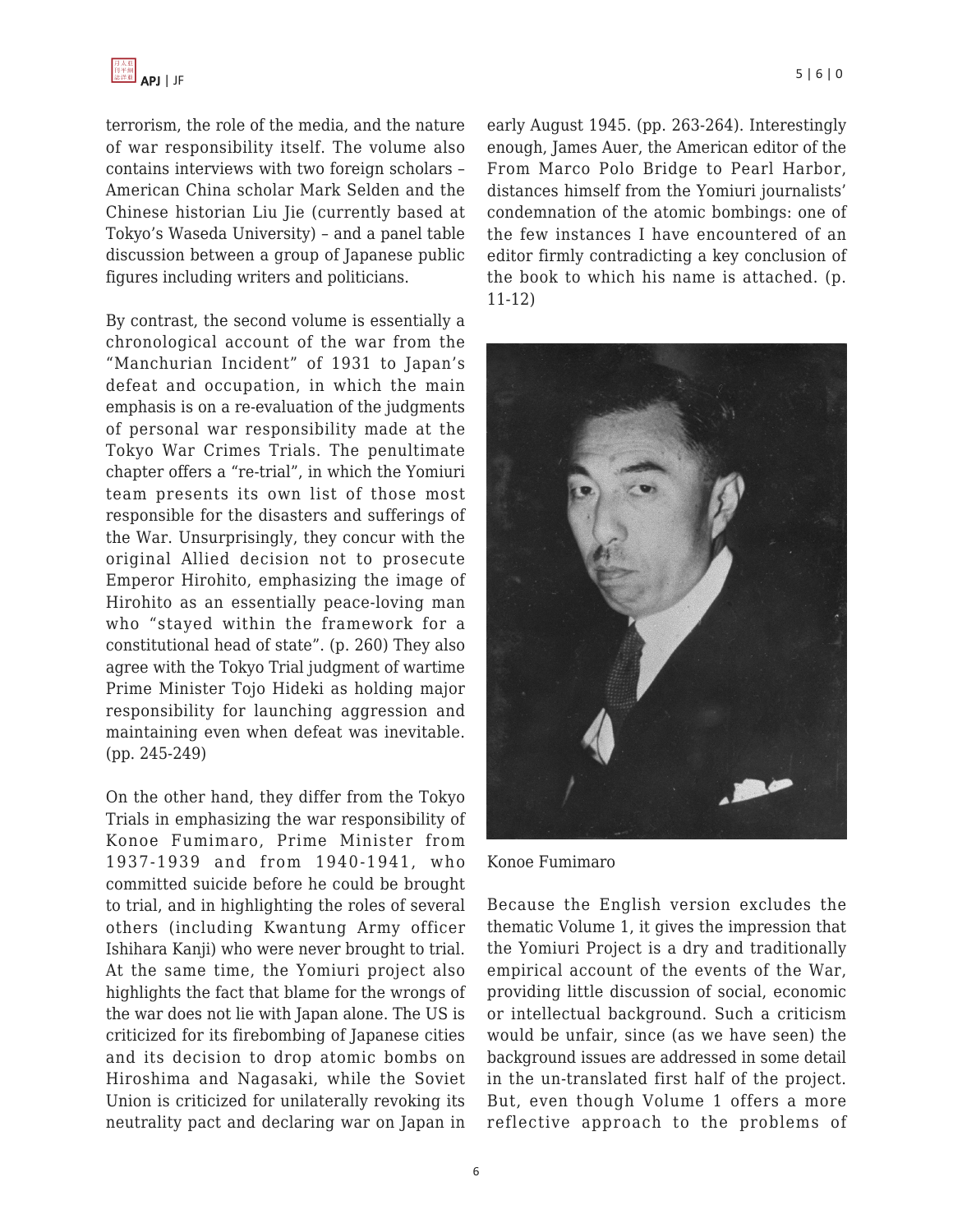understanding the meaning of war responsibility, it remains true that the project as a whole takes a relatively orthodox approach to the determination of historical truth: it appears to tell its readers the answer to the question "who was responsible?", rather than encouraging them to generate their own answers to that question.

I will not attempt here to discuss the merits of each individual assessment of personal responsibility made by the Yomiuri team, but would instead like to offer some more general comments about the strengths and weaknesses of the project as a whole.

#### III

The most valuable contribution of the project has been its role in stimulating renewed public debate in Japan about the question of war responsibility. As Japan's largest-selling newspaper, with a circulation of 10 million, the Yomiuri is particularly well-placed to bring the issue to wide public attention. The project team's findings make use of the opinions of relatively conservative historians such as Hata Ikuhiko (who is known for his low estimate of the number of victims of the Nanjing Massacre and of institutionalized sexual abuse by the Japanese military [11]). Precisely by placing the discussion of war responsibility within this conservative framework, however, the Yomiuri project has helped to make critical discussion of war responsibility "respectable", and encouraged participation in the debate by those who might otherwise have feared to approach such a sensitive topic. Meanwhile, their project has also encouraged emulation by others: the Asahi newspaper – conventionally regarded as occupying the "liberal-left" end of the spectrum of Japanese broadsheet newspapers – was quick to respond by starting its own reexamination of war responsibility.

The careful blow-by-blow account of the events of the war presented in From Marco Polo Bridge to Pearl Harbor also sheds light on a number of aspects of the path to war which are probably not as well known as they should be, either in Japan or elsewhere: among them the ideological background to the Manchurian Incident, the complex political divisions which beset the Japanese cabinets of the late 1930s, the story of the desperate last-minute efforts to avert war on the eve of Pearl Harbor, and details of strategic blunders of Guadalcanal and the Battle of Okinawa. Incidentally, it should be said that the temporal scope of the book is a good deal wider than its English title suggests: rather than spanning the period from the Marco Polo Bridge incident of 1937 to the Pearl Harbour attack of 1941, it actually covers the entire period from 1931 to the immediate aftermath of Japan's defeat in 1945.

On the other hand, the decision to focus on a re-examination of the Tokyo verdicts in itself imposes some important limitations on the project. The Yomiuri Shimbun War Responsibility Reexamination Committee, in other words, have chosen to place themselves within the distinctly mid-twentieth century ethical and intellectual framework of the postwar war crimes trials, despite the fact that (as later commentators have pointed out) this framework leaves important questions of historical responsibility unexamined. The problem of war responsibility is, after all, not only a matter of determining "Who was responsible?" It is also necessary to ask, "For what crimes for which culprits to be judged?" In this project, two lacunae are particularly significant.

First, the Tokyo Trial prosecutors, who included representatives from the UK, Australia and the Netherlands, unsurprisingly chose not to address the problem of the oppression of colonized peoples. Their brief was to consider acts of aggression against independent nations, but colonial expansion itself was not held up to critical scrutiny, nor was the treatment of colonial subjects. The Yomiuri project,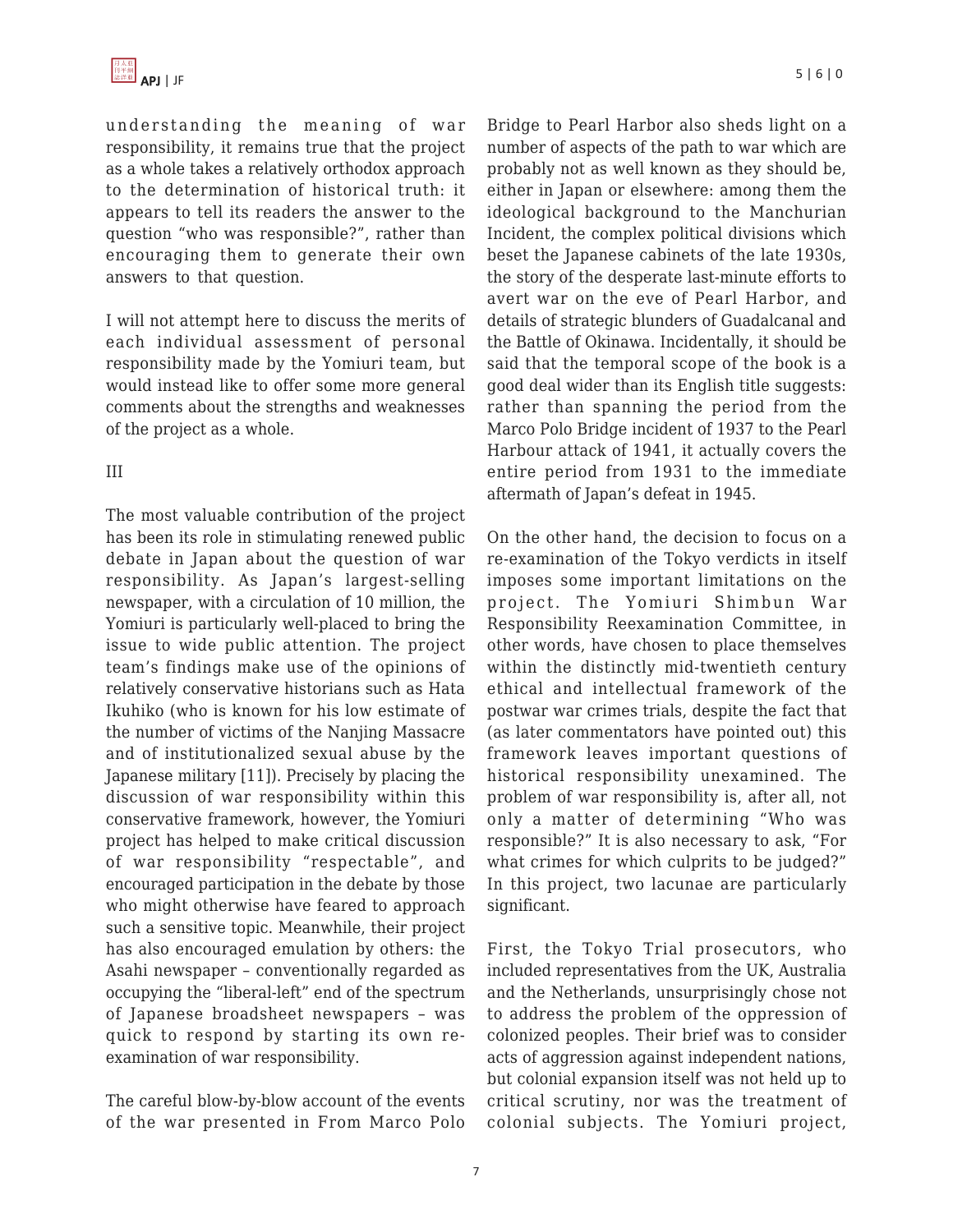examining historical responsibility within the Tokyo Trials framework, similarly has virtually nothing to say about Japan's two major colonies, Korea and Taiwan. It does not (for example) look at contentious issues of historical responsibility such as the killing of Taiwanese Aboriginal people in the wake of the 1930 Musha uprising, or the use of forced labor from Korea during the Pacific War. [12] From this perspective, it is possible to question how far the Yomiuri project will address Taiwanese and particularly Korea concerns about Japanese historical amnesia.

Second, the Tokyo Trials paid relatively scant attention to the problem of war crimes against women, and had nothing at all to say about the institutionalized sexual abuse of Asian women in so-called "Comfort Stations" [ianjo], military and other officially sanctioned brothels. This problem, however, began to be a topic of heated debate in Japan and other Asian countries in the 1990s. In the year 2000, a group of Asian women including the late Matsui Yayori organized the Tokyo Women's War Crimes Tribunal, which aimed to address this omission. The event was largely ignored by the mainstream media: the one extensive TV report on the Tribunal, produced by the Japanese national broadcaster NHK was altered (according to plausible accounts) as a result of pressure from conservative politicians including Japan's present Prime Minister, Abe Shinzo. In reviewing the Tokyo Trials' original judgments on individual war responsibility, the Yomiuri team once again draws a veil of silence over the problem of war crimes against women, and thus their study leaves another of the most contentious issues of historical responsibility un-addressed.

These criticisms, however, should not prevent a recognition of the achievements of this ambitious project, and particularly of its role in influencing historical debate at a crucial moment in Northeast Asian international relations. Perhaps the most interesting and significant sections of From Marco Polo Bridge to Pearl Harbour, indeed, are the final chapter, entitled "What We Should Learn from the Showa War", and the Afterword, written by senior Yomiuri journalist Asaumi Nobuo. These deal with the present and future as much as with the past. Asaumi's Afterword reveals a real sense of concern on the part of sections of the Japanese social elite that the country is repeating mistakes of the past. Implicit parallels are drawn between the irresponsible adventurism of prewar politicians and the nationalistic posturing of some of Japan's contemporary leaders. (pp. 282-290) The closing sections of the book also note the responsibility of the prewar media which, in Asaumi's words "lost the spirit of upholding the principle of freedom of speech" (p. 290), and emphasize the problems the lack of widespread respect for human rights in prewar Japan. The lessons for the present are unmistakable.

The Yomiuri project's answers to the question "Who Was Responsible?" are open to debate. But its concluding message is clear, powerful and timely. Those who were directly responsible for causing the disasters of the Asia-Pacific War have almost all passed on. But a different kind of historical responsibility survives into the present. This is the responsibility (incumbent on the people of all countries) to know about their past and to heed its lessons. In that sense, all sections of Japanese society, from government and the mass media to the ordinary person in the street, are responsible in the present for ensuring that their country does not once again slide towards tension and conflict with its closest Asian neighbors. And in that sense, this project can be seen as a valuable experiment in "responsible journalism".

This is a slightly revised and expanded version of an article that appeared in a special issue of Asian Perspective, 31, 1, Spring 2007 on "Reconciliation Between China and Japan." It is published at Japan Focus on June 19, 2007.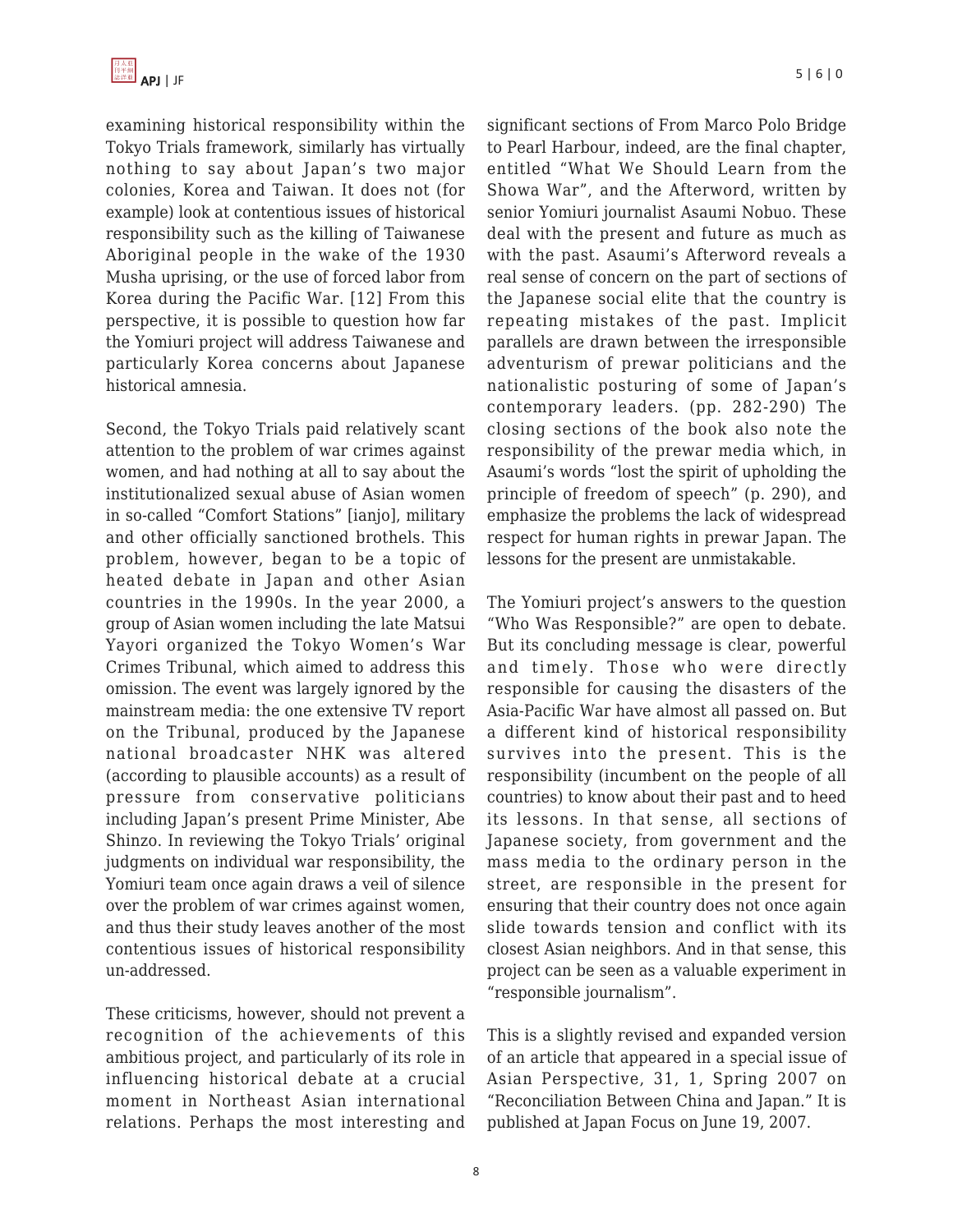Tessa Morris-Suzuki is Professor of Japanese History, Convenor of the Division of Pacific and Asian History in the College of Asia and the Pacific, Australian National University, and a Japan Focus associate. Her book [Exodus to](http://www.rowmanlittlefield.com/Catalog/SingleBook.shtml?command=Search&db=^DB/CATALOG.db&eqSKUdata=0742554422&thepassedurl=[thepassedurl]) [North Korea: Shadows from Japan's Cold War](http://www.rowmanlittlefield.com/Catalog/SingleBook.shtml?command=Search&db=^DB/CATALOG.db&eqSKUdata=0742554422&thepassedurl=[thepassedurl]) has just been published at Rowman & Littlefield

James E. Auer ed., [Who Was Responsible? From](http://www.amazon.com/s/ref=nb_ss_gw/102-7249759-8137712?url=search-alias%3Daps&field-keywords=james+E.+auer%2C+From+Marco+Polo+Bridge&Go.x=0&Go.y=0&Go=Go) [Marco Polo Bridge to Pearl Harbor.](http://www.amazon.com/s/ref=nb_ss_gw/102-7249759-8137712?url=search-alias%3Daps&field-keywords=james+E.+auer%2C+From+Marco+Polo+Bridge&Go.x=0&Go.y=0&Go=Go) Tokyo, Yomiuri Shimbun, 2006, ISBN 4-643-06012-3.

## **Notes**

1. Toyama Shigeki, Imai Seiichi and Fujiwara Akira, Showashi [A History of Showa] (Tokyo, Iwanami Shinsho, 1955); for a discussion see also Vanessa Buffy Ward, Intellectuals and Publishing: Communicating Ideas in Post-War Japan (Ph.D diss., Australian National University, Canberra, 2004), pp. 221-231.

3. For example, Masao Maruyama, "The Ideology and Movement of Japanese Fascism". Japan Annual of Law and Politics, 1952, vol. 1, pp. 95-128; Masao Maruyama, (Trans. I. Morris), Thought and Behaviour in Modern Japanese Politics (Oxford, Oxford University Press, 1963)

3. Gomikawa Junpei, Ningen no Joken [The Human Condition] (Tokyo, San-Ichi Shobo, 1967); for further discussion of the tradition of critical popular writings in Japan see also Matthew Penney, ["'The Most Crucial](http://japanfocus.org/products/details/1640 , accessed 29 March 2007) [Education': Saotome Katsumoto and Japanese](http://japanfocus.org/products/details/1640 , accessed 29 March 2007) [Anti-War Thought", J](http://japanfocus.org/products/details/1640 , accessed 29 March 2007)apan Focus, 3 December 2005.

4. See for example Kunio Yoshihara, Japanese Investment in Southeast Asia (Honolulu, University of Hawaii Press, 1978) pp. 53 and 72.

5. [Policy Speech](http://www.kantei.go.jp/foreign/127.html , accessed 24 January 2007) by Prime Minister Hosokawa Morihiro to the 127th session of the national Diet.

6. Nishio Kanji et al., Atarashii Rekishi Kyokasho [New History Textbook] (Tokyo, Fusosha, 2001), for a discussion, see Gavan McCormack, "The Japanese Movement to 'Correct' History", in Laura Hein and Mark Selden eds., Censoring History: Citizenship and Memory in Japan, Germany and the United States (Armonk: M. E. Sharpe, 2001), pp 53-73. 7. See for example Takahashi Tetsuya, Rekishi/Shuseishugi [History / Revisionism] (Tokyo, Iwanami Shoten, 2001); Takahashi Tetsuya, Yasukuni Mondai [The Yasukuni Problem] (Tokyo, Chikuma Shinsho, 2005). On Miki Mutsuko, see for example "[Japan's](http://www.asiaweek.com/asiaweek/96/0607/ed2.html) [Burden](http://www.asiaweek.com/asiaweek/96/0607/ed2.html)", Asiaweek, 7 June 1996, (accessed 26 January 2007)

8. These projects include the Historical Reconciliation Workshop [Rekishi Wakai Wakushoppu] headed by Asahi journalist Funabashi Yoichi and the Committee for Japan-China-South Korea Three Country Common Historical Materials [Nicchukan 3-koku Kyotsu Rekishi Kyozai Iinkai]. See Funabashi Yoichi ed., Nihon no Senso Sekinin o dou Kangaeru ka [How to Think About Japan's War Responsibility] (Tokyo, Asahi Shimbunsha, 2001); Nicchukan 3-goku Kyotsu Rekishi Kyozai Iinkai ed., Mirai o Hiraku Rekishi: Higashi Ajia 3-goku no Kingendai-Shi [History opens the Future: The Modern and Contemporary History of Three East Asian Countries] (Tokyo, Kobunken, 2005).

9. Kurasawa Aiko, Tessa Morris-Suzuki, Narita Ryuichi, Sugita Toru, Yoshida Yutaka and Yui Daizaburo eds. Koza – Ajia Taiheiyo Senso. [The Asia-Pacific War] Vols 1-8. (Tokyo, Iwanami Shoten, 2005-2006)

10. Yomiuri Shimbun Senso Sekinen Kensho Iinkai ed., Kensho – Senso Sekinin Vols. 1-2 (Tokyo, Chuo Koronsha, 2006)

11. See Hata, Ikuhiko, Showashi no Nazo o Ou, Vols. 1-2, [Pursuing the Mysteries of Showa History], (Tokyo: Bungei Shunjusha, 1993); Hata Ikuhiko, Ianjo to Senjo no Sei, [The Comfort Stations and Sex on the Battle Front] (Tokyo, Shinchosha, 1999); for a discussion, see Soh Chung-Hee Sarah, "Teikoku Nihon no 'Gun Ian Seido' Ron" [Debates on the 'Military Comfort System' in Imperial Japan"] in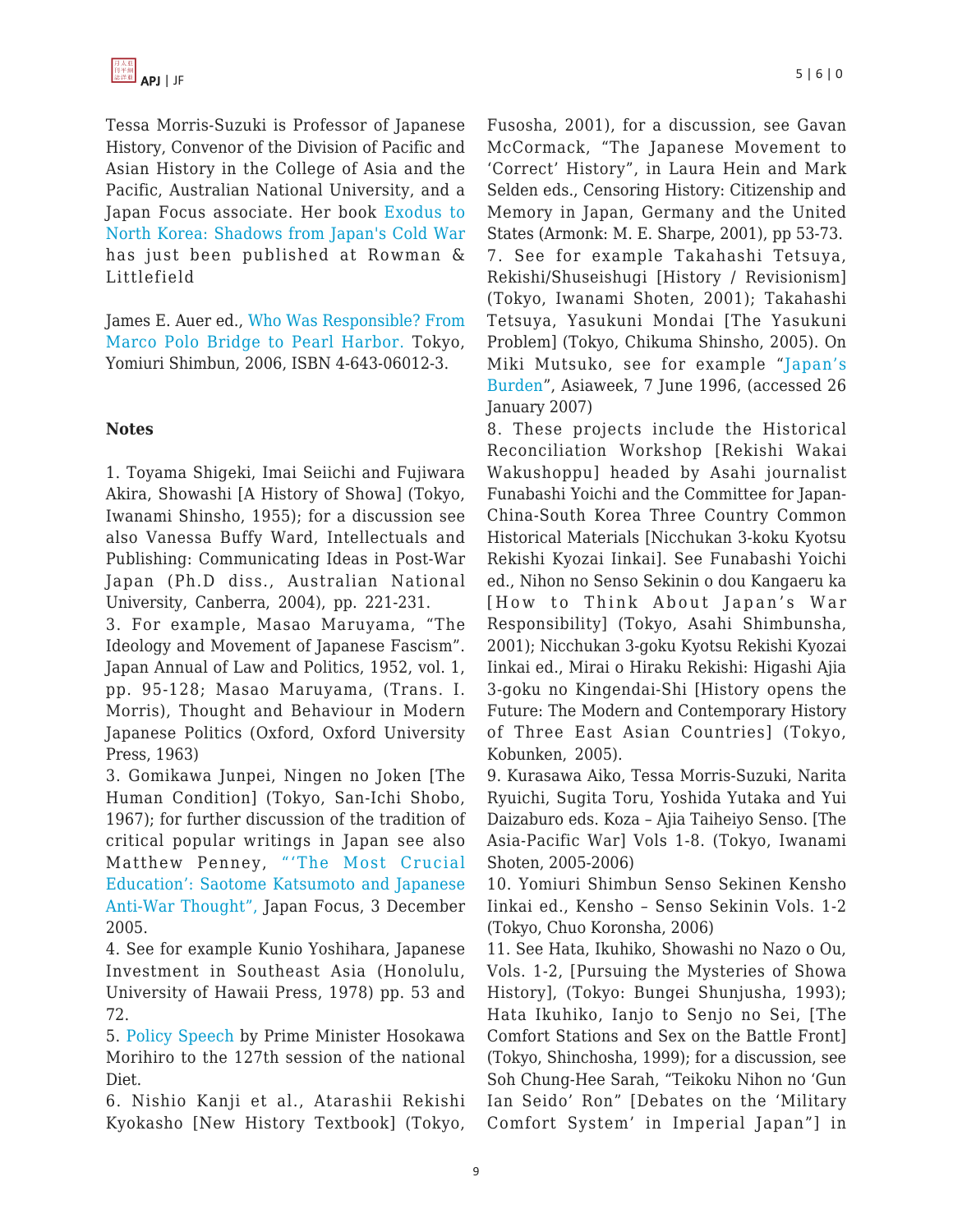Kurasawa Aiko, Tessa Morris-Suzuki, Narita Ryuichi, Sugita Toru, Yoshida Yutaka and Yui Daizaburo eds. Koza – Ajia Taiheiyo Senso. [The Asia-Pacific War] Vol. 2. (Tokyo, Iwanami Shoten, 2005), pp. 347-380.

12. On the Musha uprising, see Leo Ching, Becoming Japanese: Colonial Taiwan and the Politics of Identity Formation (Berkeley and Los Angeles, University of California Press, 2001), pp. 133-173; On the problem of forced labor, see for example William Underwood, "Names, Bones and Unpaid Wages: Seeking redress for Korean Forced Laborer", [Parts 1](http://www.japanfocus.org/products/details/2219) and [2](http://www.japanfocus.org/products/details/2225), Japan Focus, 10 September 2006, and , accessed 15 November 2006.

# References

Ching, Leo, Becoming Japanese: Colonial Taiwan and the Politics of Identity Formation (Berkeley and Los Angeles, University of California Press, 2001)

Funabashi Yoichi ed., Nihon no Senso Sekinin o dou Kangaeru ka, [How to Think About Japan's War Responsibility] (Tokyo, Asahi Shimbunsha, 2001)

Hata, Ikuhiko, Showashi no Nazo o Ou, Vols. 1-2, [Pursuing the Mysteries of Showa History], (Tokyo: Bungei Shunjusha, 1993)

Hata Ikuhiko, Ianjo to Senjo no Sei, [The Comfort Stations and Sex on the Battle Front] (Tokyo, Shinchosha, 1999).

Kurasawa Aiko, Morris-Suzuki, Tessa, Narita Ryuichi, Sugita Toru, Yoshida Yutaka and Yui Daizaburo eds. 2005-2006. Koza – Ajia Taiheiyo Senso. [The Asia-Pacific War] Vols 1-8. Tokyo: Iwanami Shoten.

Mackie, Vera. 2003. Feminism in Modern Japan. Cambridge: Cambridge University Press. Maruyama, Masao. 1952. "The Ideology and Movement of Japanese Fascism". Japan Annual of Law and Politics. 1: 95-128.

Maruyama, Masao. 1963. (Trans. I. Morris). Thought and Behaviour in Modern Japanese Politics. Oxford: Oxford University Press.

McCormack, Gavan. 2001. "The Japanese

Movement to 'Correct' History". In Censoring History: Citizenship and Memory in Japan, Germany and the United States. Eds. Laura Hein and Mark Selden. Armonk: M. E. Sharpe. 53-73.

Morris-Suzuki, Tessa, "Free Speech, Silenced Voices : the Japanese Media and the NHK Affair", [Asiarights Journal, issue 4,](http://rspas.anu.edu.au/asiarightsjournal/Morris_Suzuki.htm) 2005,

Nicchukan 3-goku Kyotsu Rekishi Kyozai Iinkai ed., Mirai o Hiraku Rekishi: Higashi Ajia 3-goku no Kingendai-Shi [History opens the Future: The Modern and Contemporary History of Three East Asian Countries] (Tokyo, Kobunken, 2005).

Nishio Kanji et al., Atarashii Rekishi Kyokasho [New History Textbook] (Tokyo, Fusosha, 2001) Soh Chung-Hee Sarah, "Teikoku Nihon no 'Gun Ian Seido' Ron" [Debates on the 'Military Comfort System' in Imperial Japan"] in Kurasawa Aiko, Tessa Morris-Suzuki, Narita Ryuichi, Sugita Toru, Yoshida Yutaka and Yui Daizaburo eds. Koza – Ajia Taiheiyo Senso. [The Asia-Pacific War] Vol. 2. (Tokyo, Iwanami Shoten, 2005), pp. 347-380.

Takahashi Tetsuya, Rekishi/Shuseishugi [History / Revisionism] (Tokyo, Iwanami Shoten, 2001)

Takahashi Tetsuya, Yasukuni Mondai [The Yasukuni Problem] (Tokyo, Chikuma Shinsho, 2005)

Toyama Shigeki, Imai Seiichi and Fujiwara Akira, Showashi [A History of Showa] (Tokyo, Iwanami Shinsho, 1955).

Underwood, William, "Names, Bones and Unpaid Wages: Seeking redress for Korean Forced Laborer", [Parts 1](http://www.japanfocus.org/products/details/2219) and [2,](http://www.japanfocus.org/products/details/2225) Japan Focus, 10 September 2006.

Ward, Vanessa Buffy, Intellectuals and Publishing: Communicating Ideas in Post-War Japan. (PhD diss., Australian National University, Canberra, 2004).

Yomiuri Shimbun Senso Sekinen Kensho Iinkai ed., Kensho – Senso Sekinin Vols. 1-2. (Tokyo, Chuo Koronsha, 2006)

Yoshihara, Kunio, Japanese Investment in Southeast Asia (Honolulu, University of Hawaii Press, 1978)